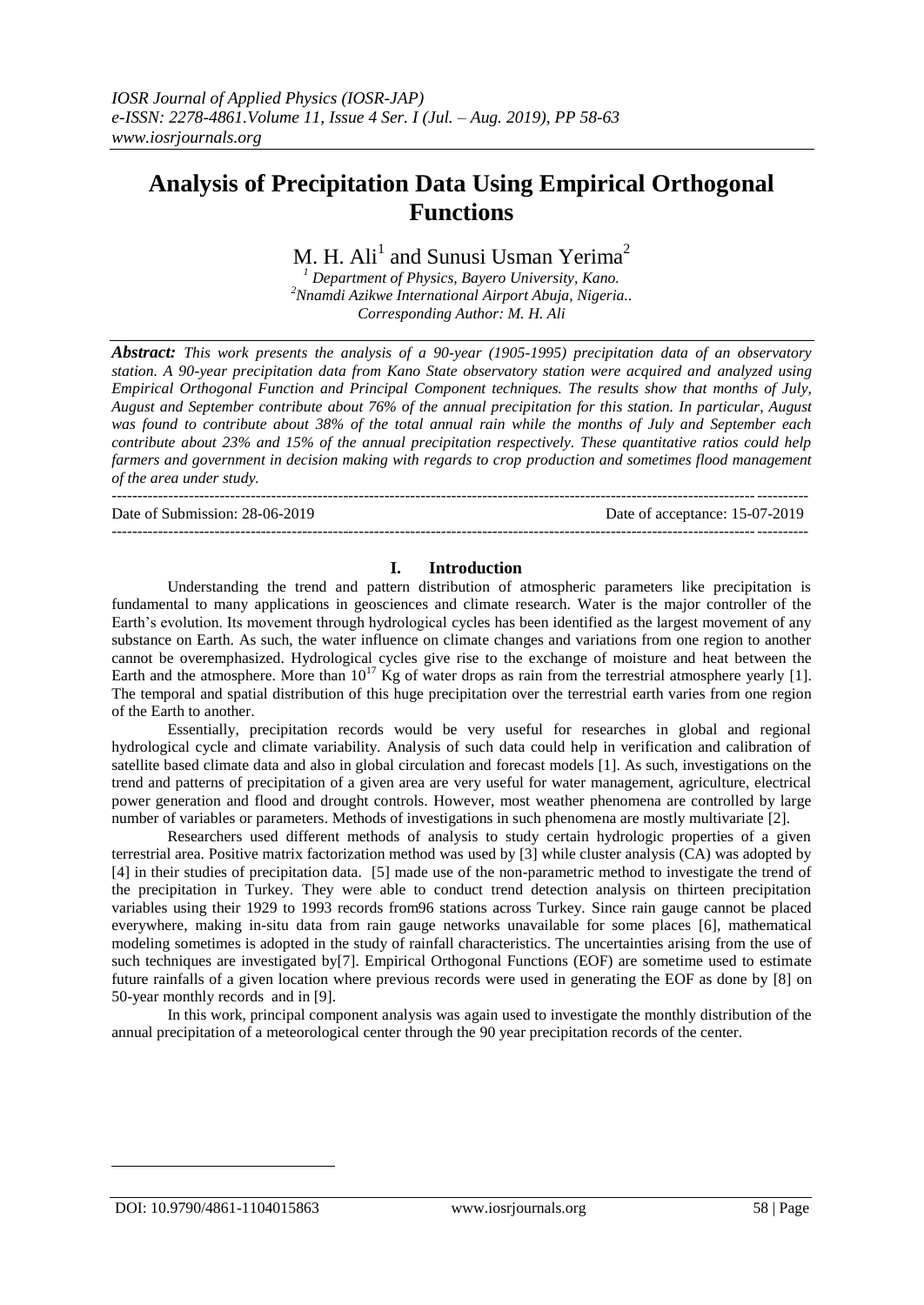#### **Method**

A 90-year precipitation records obtained from NIMET office in Kano was used in this study. The data are monthly averaged values for the station. The period of the record is 1905 to 1995 contained in 90 rows by 14 columns in a matrix form. Principal Component Analysis (PCA) was used in analyzing the data.

The trend of the data was removed and the resultant records in matrix formed the Covariance of the records [10]. This last matrix was decomposed using singular value decomposition into eigenvectors (Empirical Orthogonal Functions, EOF) and eigenvalues matrices [11]. The eigenvalue matrix, L was then normalized to identify the most significant EOFs. Three EOFs; EOF12,EOF11 and EOF10 corresponding to the months of August, July and September respectively, were found to explain 76% variance of the data. The corresponding principal components; PC12, PC11 and PC10 were then computed and used in reconstructing the entire records for comparison [12][13].The two sets of data were compared graphically.

# **II. Results And Discussion**

The eigenvector matrix, C is given in table 1.

| Table 1. The matrix of the eigenvectors (Empirical Orthogonal Functions) |           |           |           |           |           |           |           |           |           |           |           |
|--------------------------------------------------------------------------|-----------|-----------|-----------|-----------|-----------|-----------|-----------|-----------|-----------|-----------|-----------|
| $\theta$                                                                 | 0.9995    | $-0.0293$ | $-0.01$   | $-0.0016$ | $-0.0007$ | $-0.0009$ | $-0.0002$ | $-0.0001$ | 0.0002    | $\theta$  | 0         |
| $\theta$                                                                 | 0.009     | $-0.0326$ | 0.9992    | $-0.0093$ | $-0.0189$ | $-0.003$  | 0.0036    | 0.0032    | $-0.0015$ | 0.0011    | 0.0017    |
| $\theta$                                                                 | 0.0019    | 0.0051    | 0.0097    | 0.9998    | 0.0073    | $-0.0064$ | $-0.0113$ | 0.0035    | 0.0023    | 0.0004    | 0.0009    |
| $\theta$                                                                 | 0.0002    | $-0.0015$ | $-0.0072$ | 0.0075    | $-0.5405$ | 0.8242    | $-0.1529$ | 0.0312    | 0.017     | $-0.0595$ | $-0.0156$ |
| $\theta$                                                                 | $-0.0002$ | $-0.0025$ | 0.0031    | $-0.0131$ | 0.0896    | $-0.1217$ | $-0.9049$ | 0.3956    | 0.011     | 0.0262    | 0.0298    |
| $\theta$                                                                 | $-0.0001$ | 0.0004    | $-0.0001$ | $-0.0015$ | 0.0259    | 0.0091    | 0.1863    | 0.4037    | 0.8826    | $-0.1392$ | 0.0559    |
| $\theta$                                                                 | $-0.0001$ | $-0.0018$ | 0.0009    | $-0.001$  | 0.0005    | 0.051     | $-0.1099$ | $-0.3083$ | 0.3001    | 0.892     | 0.0668    |
| $\theta$                                                                 | $-0.0001$ | $\theta$  | $-0.0009$ | $-0.0006$ | 0.0028    | 0.0112    | $-0.032$  | $-0.1362$ | $-0.0125$ | $-0.121$  | 0.9826    |
| $\theta$                                                                 | 0.0003    | 0.0007    | $-0.0043$ | 0.0021    | 0.0124    | 0.0808    | 0.3312    | 0.7509    | $-0.3608$ | 0.4052    | 0.1592    |
| $\theta$                                                                 | $-0.0013$ | $-0.0017$ | $-0.0177$ | 0.0027    | $-0.8358$ | $-0.5445$ | 0.0122    | 0.0452    | 0.0124    | 0.0431    | 0.0207    |
| $\theta$                                                                 | 0.0296    | 0.999     | 0.0323    | $-0.0055$ | $-0.0027$ | $-0.0001$ | $-0.0029$ | $-0.0001$ | 0.0004    | 0.0014    | 0.0001    |
|                                                                          | $\theta$  | 0         | 0         | 0         | $\theta$  | 0         | 0         | 0         | 0         | 0         | 0         |

The eigenvalues matrix L is a diagonal matrix with the following elements along its major diagonal; 0, 3.39519792167092, 15.7474308466477, 101.696039243021, 2457.02370079352, 26692.5156217529, 33682.9858061816, 191194.562581702, 30153.484759628, 293080.086369760, 467633.556368927, 769272.472209319.

The transposed matrix of the normalized version of L is given in Table 2.

| <b>Table 2.</b> Normalized values of L (Converted to row vector) |  |  |        |        |        |        |        |        |        |        |        |
|------------------------------------------------------------------|--|--|--------|--------|--------|--------|--------|--------|--------|--------|--------|
|                                                                  |  |  | 0.0001 | 0.0012 | 0.0133 | 0.0167 | 0.0949 | 0.1143 | 0.1455 | 0.2322 | 0.3819 |

The above table shows that three EOFs corresponding to the percentages of the variance of 38.19%, 23.22% and 14.55% contained about 76% of the total variance of the data. The corresponding principal components were computed and compared to identify the months corresponding to the three EOFs. Some of the results of the comparison are shown in the following figures.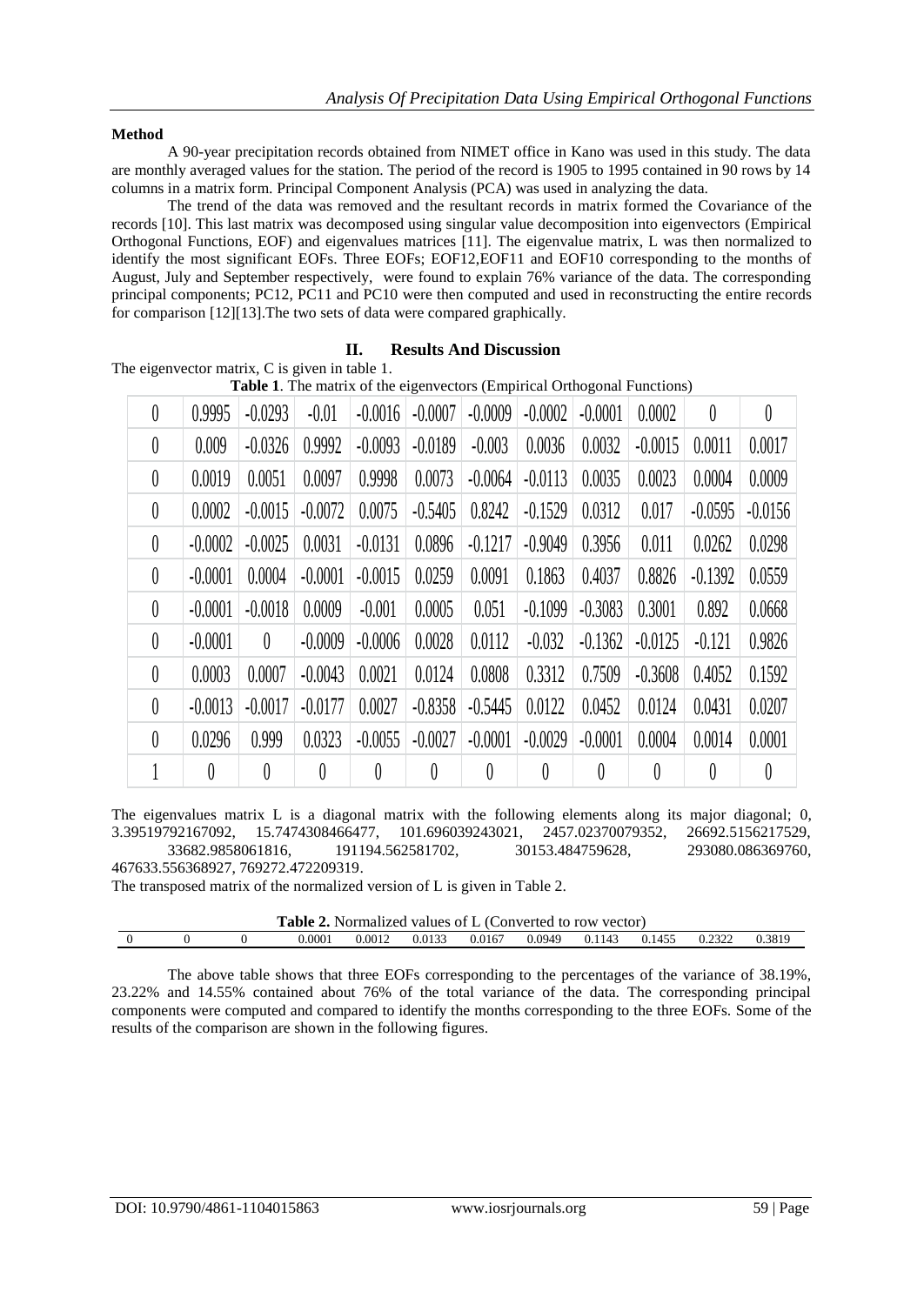

**Figure 1**.Temporal Variation of the Precipitation for the Month of August Using Original Data Compared with the Corresponding Detrended Data.



**Figure 2**.Detrendedrecord for the month of August compared with the Principal Component (pc12) computed from EOF12 (38.19%).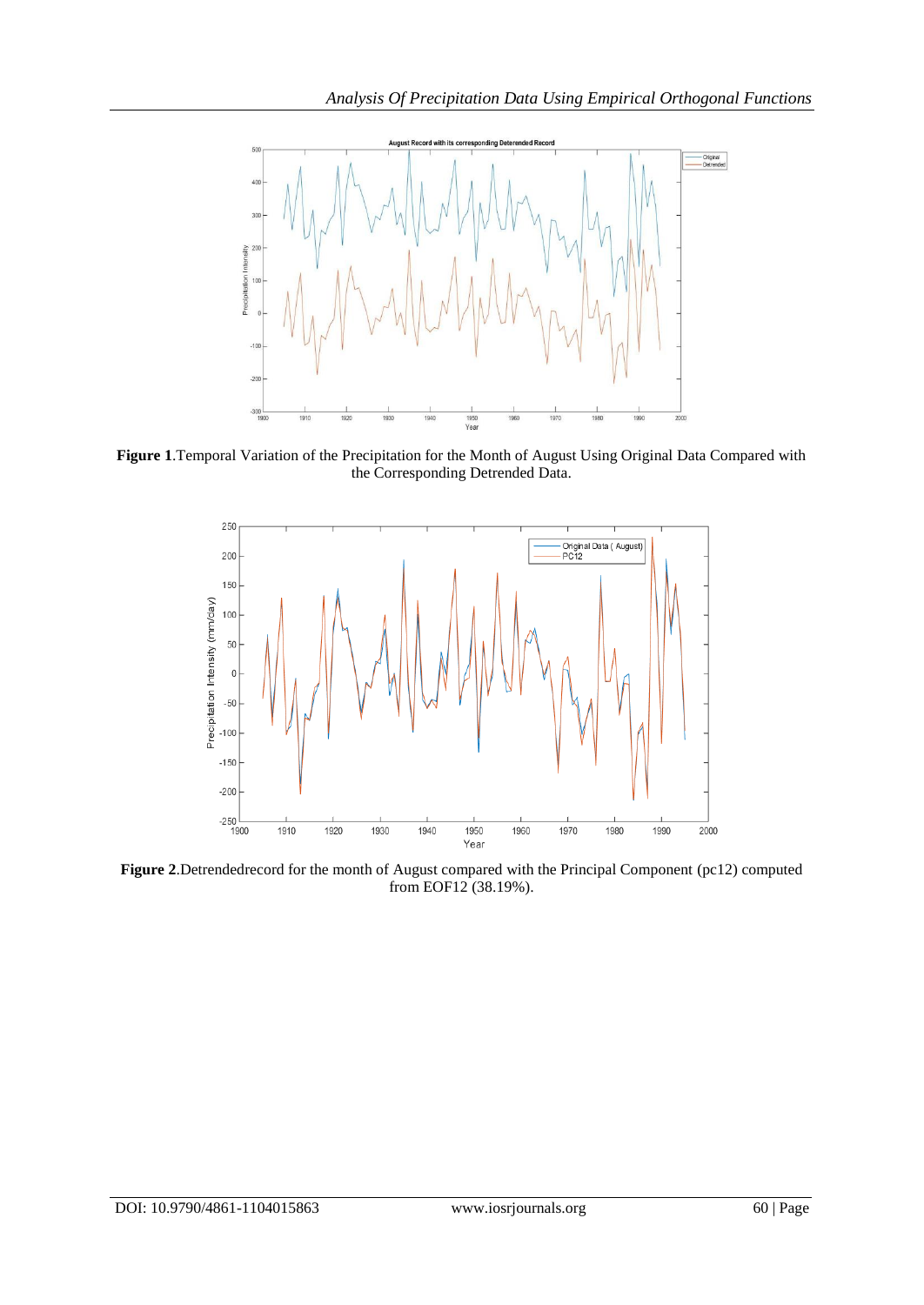

**Figure 3**.Detrended record for the month of July compared with the Principal Component (pc11) computed from EOF11 (23.22%).



**Figure 4.**Detrended record for the month of September compared with the Principal Component (pc10) computed from EOF10 (14.55%).

Based on the results in the Figures 2,3 and 4 the contribution of the three identified months are tabulated below.

|               | <b>Table 3.</b> Percent Variance Explained by Different EOF Representing a Month of a Year |           |  |
|---------------|--------------------------------------------------------------------------------------------|-----------|--|
| <b>EOF</b>    | <b>Percent Variance (%)</b>                                                                | Month     |  |
| EOF12         | 38.19                                                                                      | August    |  |
| <b>EOF 11</b> | 23.22                                                                                      | July      |  |
| EOF10         | 14.55                                                                                      | September |  |

| This table shows that for the 90 year period of this study, the month of August contributed up to about      |
|--------------------------------------------------------------------------------------------------------------|
| 38% of the total annual precipitation. The months of July and September had up to 23% and 15% of the total   |
| annual rain respectively. This make the three months to have a total of about 76% contribution of the annual |
| precipitation of the study area. The original data were the reconstructed using the three EOFs and their     |
| corresponding principal components. The two set of data were then compared graphically as seen in Figure 5.  |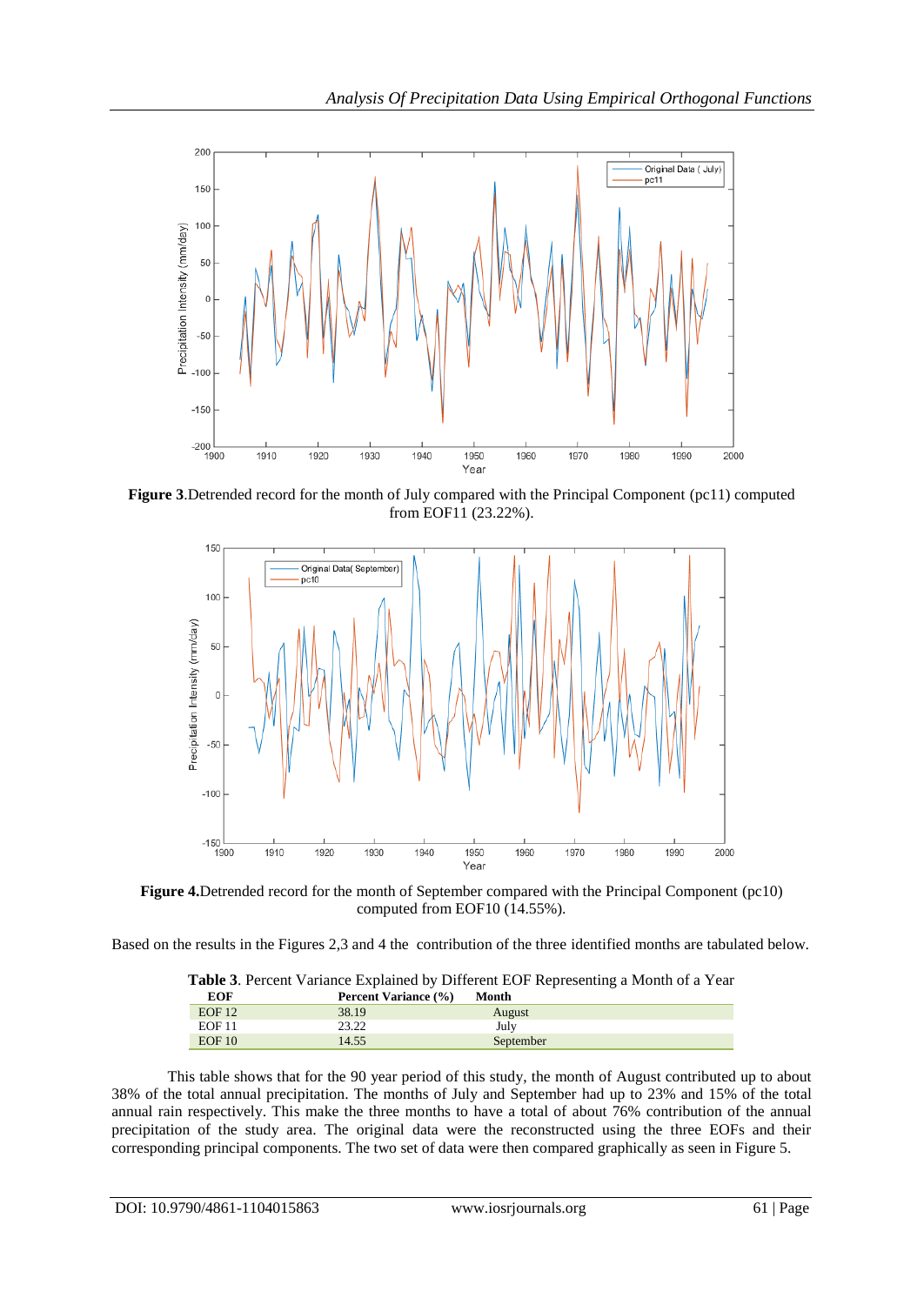

**Figure 5** Monthly Mean Precipitation Variation Map over the Period of Study giving by the Original Record and the one Reconstructed from the three leading EOFs.

In Figure 5, the y-axis represent the years (1905-1995); 0- 10 represents 1905-1915, 10-20 represents 1915-1925 etc. while the x-axis represents the number of the months starting from January to December. The color bar on the right hand side of the plot shows the quantitative amount of the precipitation in mm.

Considering the month 8 (August) in Figure 5, all the prominent features in the original data seemed to have been accounted for in the reconstructed data. The less rain in the session of 1915, 1965 and 1985 in the original data are equally indicated in the reconstructed data. Similarly, heavy rain in 1955 and 1982 are also captured in the reconstructed data.